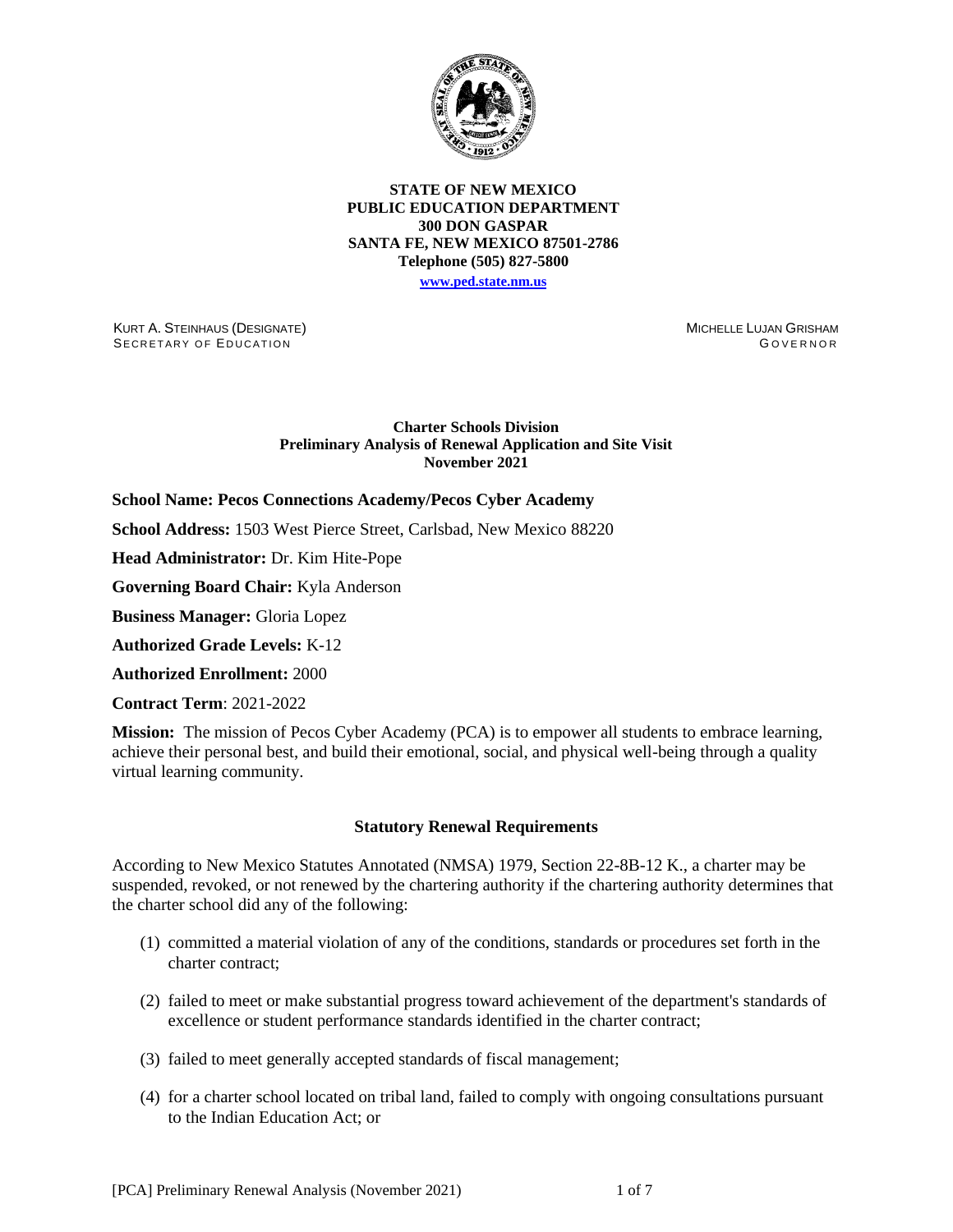(5) violated any provision of law from which the charter school was not specifically exempted.

# **Renewal Application**

Parts A and F of the Renewal Application are provided by the Charter Schools Division (CSD). All other parts of the application are provided by the school.

| <b>PARTA</b>  | Data analysis based on accountability and reporting data from current charter contract term                                 |  |  |  |  |  |
|---------------|-----------------------------------------------------------------------------------------------------------------------------|--|--|--|--|--|
| <b>PART B</b> | <b>Progress report on meeting the academic performance, financial compliance and governance</b>                             |  |  |  |  |  |
|               | responsibilities of the charter school, including achieving the goals, objectives, student performance                      |  |  |  |  |  |
|               | outcomes, and accountability requirements set forth in the Assessment and Accountability Act and                            |  |  |  |  |  |
|               | the charter contract.                                                                                                       |  |  |  |  |  |
|               | <b>Financial Statement</b>                                                                                                  |  |  |  |  |  |
| <b>PART C</b> | A financial statement that discloses the costs of administration, instruction and other spending                            |  |  |  |  |  |
|               | categories for the charter school that is understandable to the general public that allows comparison                       |  |  |  |  |  |
|               | of costs to other schools.                                                                                                  |  |  |  |  |  |
| <b>PART D</b> | Petitions in support of the charter renewing its charter status                                                             |  |  |  |  |  |
|               | Petition signed by at least 65% of the school's <b>employees</b> , with certified affidavit: <b>61 of 73</b> =<br>$\bullet$ |  |  |  |  |  |
|               | 84%                                                                                                                         |  |  |  |  |  |
|               | Petition signed by at least 75% of the <b>households</b> whose children are enrolled, with certified<br>$\bullet$           |  |  |  |  |  |
|               | affidavit: 1211 represents 89%                                                                                              |  |  |  |  |  |
| <b>PARTE</b>  | Description of the Charter School Facilities and Assurances that the facilities are in compliance                           |  |  |  |  |  |
|               | with the requirements of Section 22-8B-4.2 NMSA 1978                                                                        |  |  |  |  |  |
|               | N/A (Virtual School)                                                                                                        |  |  |  |  |  |
| <b>PART F</b> | <b>Amendment Requests</b>                                                                                                   |  |  |  |  |  |

The CSD team reviewed the school's Progress Report and conducted a renewal visit on October 12-13, 2021. Ratings are based on the rubric provided on page 14 of the [State Charter Renewal Application.](https://webnew.ped.state.nm.us/bureaus/public-education-commission/policies-and-processes/renewal-application/)

| <b>Progress Report (Part B) and Site Visit Evaluation</b> |                                                                           |                          |  |  |  |  |  |
|-----------------------------------------------------------|---------------------------------------------------------------------------|--------------------------|--|--|--|--|--|
| <b>Section</b>                                            | <b>Indicator</b>                                                          | <b>Rating</b>            |  |  |  |  |  |
|                                                           | <b>ACADEMIC PERFORMANCE</b>                                               |                          |  |  |  |  |  |
| 1.a                                                       | <b>Department's Standards of Excellence</b>                               | Demonstrates Substantial |  |  |  |  |  |
|                                                           | NM System of School Support and Accountability                            | Progress                 |  |  |  |  |  |
|                                                           | 2020-2021: No data available for schools                                  |                          |  |  |  |  |  |
|                                                           | 2019-2020: No data available for schools                                  |                          |  |  |  |  |  |
|                                                           | 2018-2019: 44                                                             |                          |  |  |  |  |  |
|                                                           | Overall NM School Grade                                                   |                          |  |  |  |  |  |
|                                                           | $2017 - 2018$ : F                                                         |                          |  |  |  |  |  |
| 1.h                                                       | <b>Mission-Specific Goals</b>                                             | Not Applicable           |  |  |  |  |  |
|                                                           | <b>FINANCIAL COMPLIANCE</b>                                               |                          |  |  |  |  |  |
| 2.a                                                       | Audit                                                                     | Meets the Standard       |  |  |  |  |  |
|                                                           | Organizational Performance Framework 2a-2e                                |                          |  |  |  |  |  |
| 2.b                                                       | <b>Board of Finance</b>                                                   | Meets the Standard       |  |  |  |  |  |
|                                                           | The school has maintained a board of finance throughout the charter term. |                          |  |  |  |  |  |
| CONTRACTUAL, ORGANIZATIONAL, AND GOVERNANCE               |                                                                           |                          |  |  |  |  |  |
| 3.a                                                       | <b>Comprehensive Educational Program</b>                                  | Demonstrates Substantial |  |  |  |  |  |
|                                                           | See the narrative below for detail.                                       | Progress                 |  |  |  |  |  |
| 3.b                                                       | <b>Organizational Performance Framework</b>                               | Demonstrates Substantial |  |  |  |  |  |
|                                                           | Organizational Performance Framework 1b-1f, 4a-4e, and 5a-5d              | Progress                 |  |  |  |  |  |
|                                                           | As a district charter, the school does not operate under the PEC's        |                          |  |  |  |  |  |
|                                                           | Performance Framework. See narrative below for explanation of rating.     |                          |  |  |  |  |  |
| 3.c                                                       | <b>Governance Responsibilities</b>                                        | Meets the Standard       |  |  |  |  |  |
|                                                           | Organizational Performance Framework 3a-3c                                |                          |  |  |  |  |  |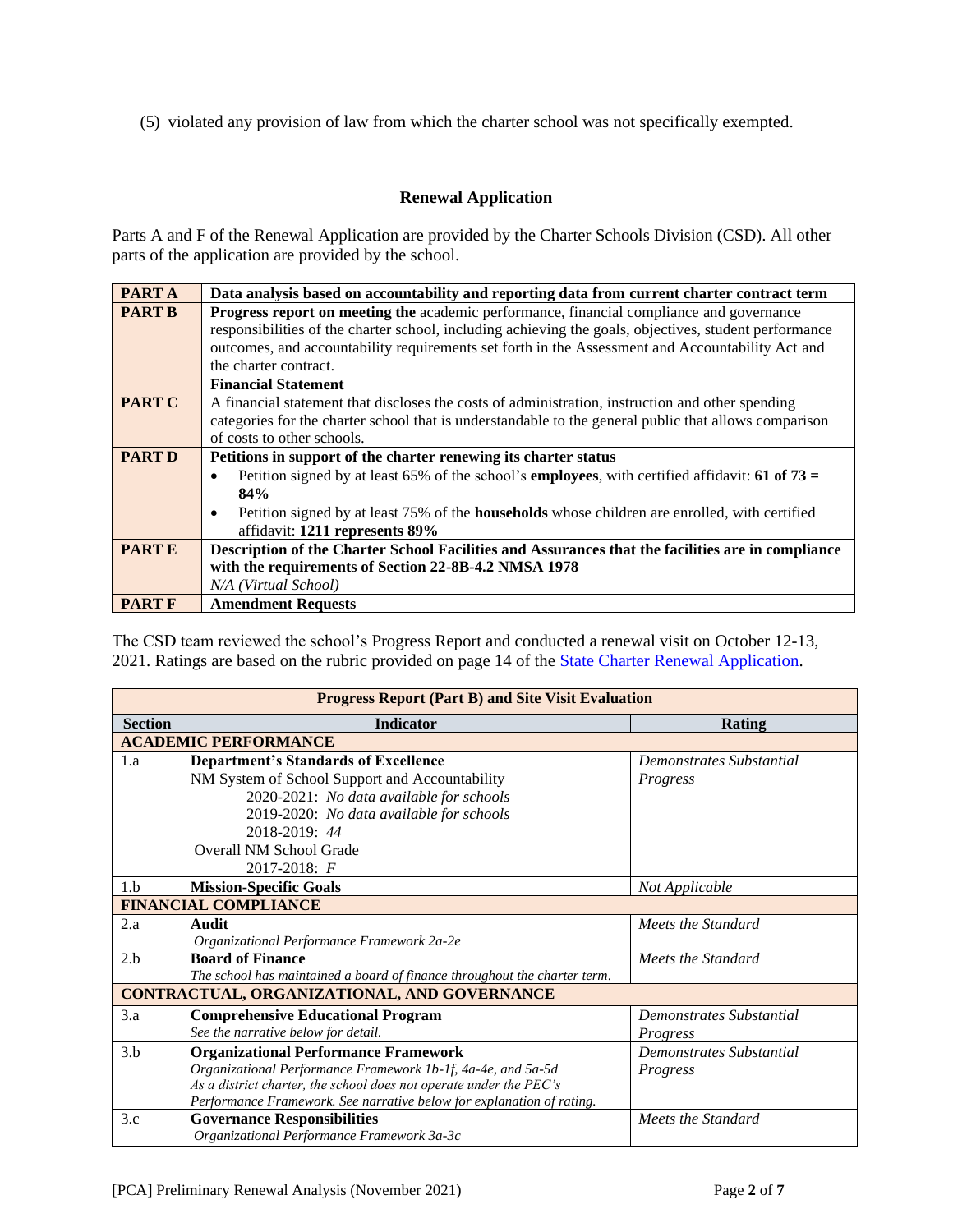# **Academic Performance**

|                                  | <b>Overall</b> | <b>Reading</b><br><b>Proficiency</b> | <b>Math</b><br>Proficiency | <b>Science</b><br><b>Proficiency</b> | <b>English</b><br>Learner<br><b>Progress</b> |
|----------------------------------|----------------|--------------------------------------|----------------------------|--------------------------------------|----------------------------------------------|
| <b>Pecos Connections Academy</b> | 44             |                                      |                            | 51                                   | N/A                                          |
| Carlsbad Municipal Schools       |                | 35                                   |                            | 46                                   |                                              |
| New Mexico                       |                | 34                                   |                            | 40                                   | 29                                           |

# **NMPED Accountability Data 2018-2019**

The NM Vistas data provided is from PCA's prior contract period with their authorizer, Carlsbad Municipal Schools (CMS). There is no state accountability data for any school during this school's contract term. However, as indicated in the table above, Pecos Connections Academy (PCA) received an overall score of 44, and while their score is slightly lower than the Carlsbad district, PCA is still considered to be in the top 75% of schools statewide.

According to the 2020-21 CMA annual report, PCA received a rating of *Does Not Meet* for reading proficiency and received a rating of, *Working To Meet* for math proficiency. These ratings were given because of disaggregated TAMELA scores from 2019. Since the current school leader, Dr. Kim Hite-Pope, joined PCA in June 2020, the school has made several impactful changes in processes and short cycle assessment data shows that the school has demonstrated substantial progress during the 2020-21 school year. Leadership at PCA acknowledges the necessity to implement new state assessment goals and has developed both a 30-day and 90-day improvement plan to increase student proficiency. Their goal to increase proficiency by 2% at both the 30-day and 90-day mark, as indicated by Renaissance STAR360 reports and Renaissance Star Test reports, is also in alignment with the schools NM DASH goals for 2021-22.

Despite the challenges of the COVID-19 pandemic, PCA was able to collect math data for 88% of their student population and literacy data for 94% of students.

| 2020-21 STAR Assessment Data |                            |                         |  |  |
|------------------------------|----------------------------|-------------------------|--|--|
| Grade                        | <b>Percent of Students</b> | Percent of              |  |  |
|                              | <b>Meeting Reading</b>     | <b>Students Meeting</b> |  |  |
|                              | <b>Benchmark</b>           | <b>Math Benchmark</b>   |  |  |
| 1                            | 91                         | 90                      |  |  |
| $\overline{2}$               | 81                         | 80                      |  |  |
| 3                            | 64                         | 73                      |  |  |
| 4                            | 66                         | 65                      |  |  |
| 5                            | 59<br>59                   |                         |  |  |
| 6                            | 52                         | 62                      |  |  |
| 7                            | 53                         | 64                      |  |  |
| 8                            | 42                         | 51                      |  |  |
| 9                            | 46                         | 51                      |  |  |
| 10                           | 49<br>54                   |                         |  |  |
| 11                           | 40<br>54                   |                         |  |  |
| 12                           | 45                         | $\hat{61}$              |  |  |
| Total                        | 57                         | 64                      |  |  |

Students in Kindergarten took the Early Literacy Enterprise Assessment, and 87% met the benchmark for proficiency.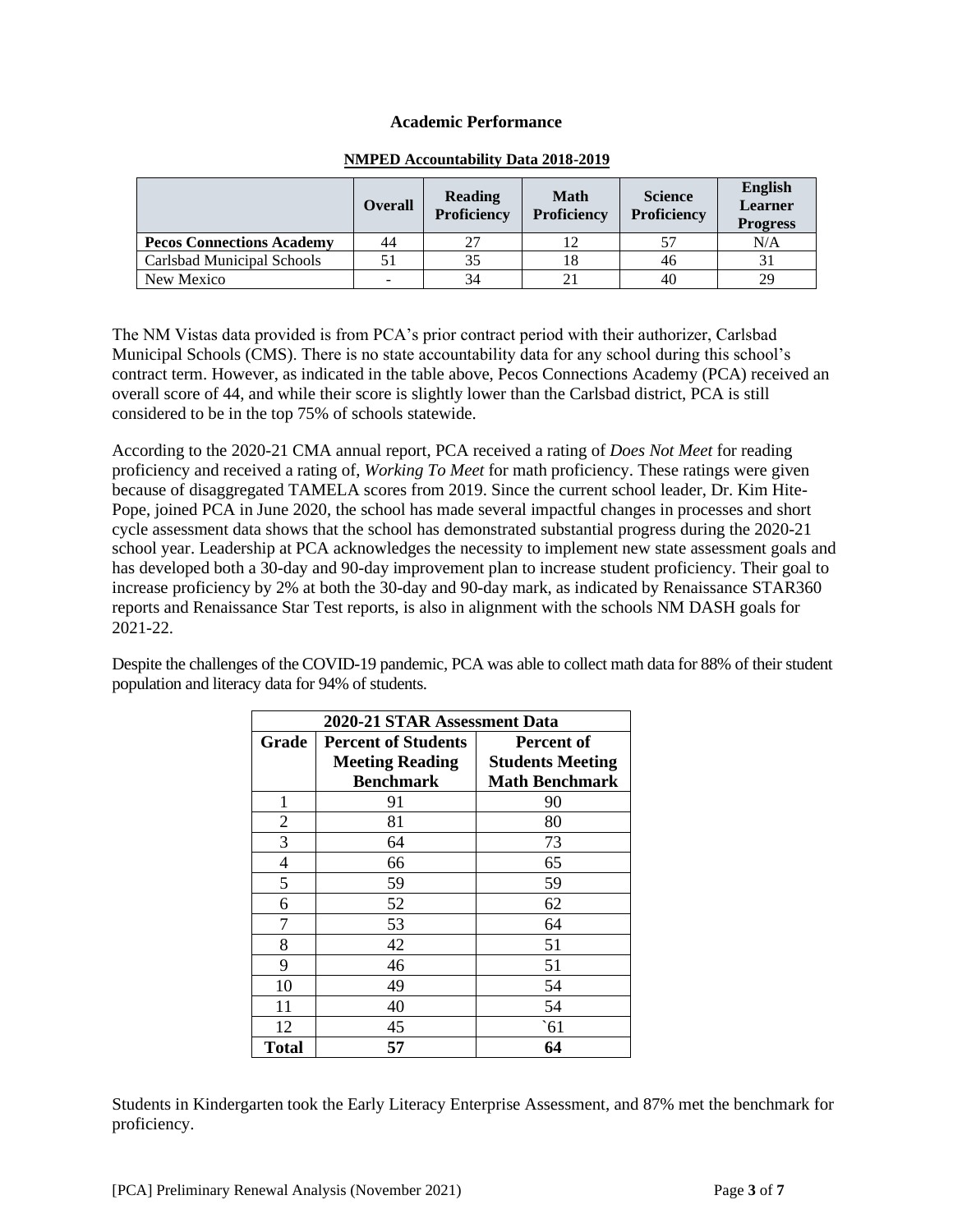PCA attributes its improving academic performance to their leadership team's ability to reevaluate how the school supports its teachers and students. PCA leadership has worked to create a robust, ongoing professional development program for its staff, has strategized to create consistent student evaluation strategies, and encourages parent/family involvement. PCA has also implemented evidence-based intervention plans, conducts virtual small support tutoring, and trains teachers monthly MLSS based best practice strategies for progress monitoring as per their improvement plan with their authorizer.

# **Public Education Commission Performance Framework**

Because Pecos Connections Academy was chartered by CMS during their last contract term, they were not evaluated by the PEC performance framework.

# **Organizational Performance**

On November 10, 2021, CSD met with CMS to discuss the relationship between current authorizer and district charter. Superintendent Washburn expressed that the district's largest concern with PCA is that they simply do not have the manpower to provide proper oversight and assessment to a school like PCA. Dr. Washburn made clear that he believes PCA serves a need of students across the state of New Mexico. Furthermore, Superintendent Washburn made clear that when the following annual review ratings were given to PCA, the school was undergoing a transition in leadership and that once Dr. Hite-Pope stepped into her position as head administrator, she worked to resolve the issues identified by CMS. When asked, Superintendent Washburn said he fully endorses PCA as a school worthy of transition to state charter.

Enrollment at PCA is currently managed by their vendor, Connexus via a hyperlink on PCA's website. PCA is currently not at capacity but if they reach capacity, Dr. Hite-Pope understands that if approved as a state charter, the school will need to identify and develop a proper lottery process if they are authorized by the PEC.

In the CMS report, the CMS Director of Special Education stated that PCA "staff could use additional training" in identified areas of concern. Upon review, PCA appears to be making substantial progress in special education oversight. According to PCA's improvement plan, staff have been, and will continue to be trained in the areas identified for this indicator. When asked, Dr. Hite-Pope confirmed professional development/training for staff. CMS also confirmed that after Dr. Hite-Pope took over as head administrator, the school has worked had to address both EL and Special Ed issues for students.

Regarding protecting the rights of English learner (ELs), CSD's assessment is that in the past, there was confusion about how to identify EL students and very little guidance from their previous authorizer. That has now been resolved. PCA now understands that only students new to New Mexico public schools are administered the Language Usage Survey (LUS) and that the status of students transferring from other NM public schools is checked in STARS. The Language and Culture division has indicated that PCA has no issues regarding serving English Learners. CMS confirmed that after Dr. Hite-Pope took over as head administrator, the school has worked had to address both EL and Special Ed issues for students.

Attendance tracking is threefold at PCA: it is monitored by parents, teachers and learning coaches, and progress completion. Parent attendance adds assurance to a student's attendance accountability system but is not the only way that student's attendance is tracked. Teachers/learning coaches can track a student's attendance during live lessons and can also check-in during a student's self-directed time via the Connexus portal where they are able to track keystrokes as well as "pop in" to a student's chat feature at any time to check-in/monitor student progress. Student attendance is also measured by whether a student has completed their daily/weekly curriculum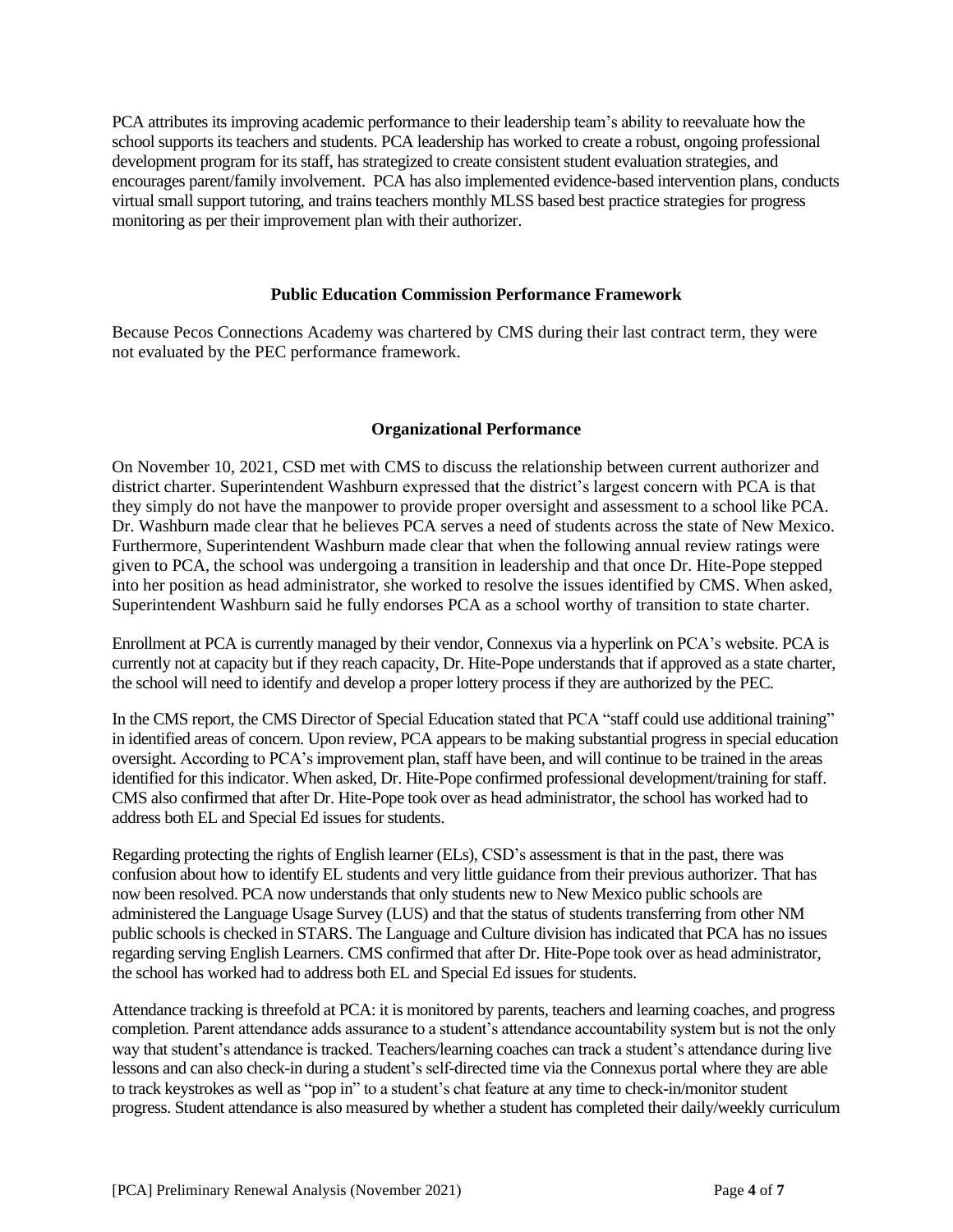goals. If a student does not fulfill their daily/weekly progress goals, they will be marked absent. According to CMS's annual report, PCA dramatically improved their chronic absence rate from SY19-20 to SY20-21.

In 2019-20, 1224 out of 1280 students (96%) at PCA were identified as "intending to return." The figure for student return for 2020-21 was 1988. As of the most recent STARS data for 40<sup>th</sup> day reporting, PCA has 1887 students, which means they've lost 99 students and despite this loss, they are still well above CMS's 85% enrollment retention standard and the PEC's performance framework requires that schools maintain 70% of enrollment from year to year.

# **Financial Performance**

Pecos Connections Academy (PCA) is on a quarterly reporting status, which indicates the school's business manager is responsive to School Budget Bureau requests and reports are submitted in a timely manner. The school's business manager has been serving in this capacity since the school opened in 2017 and at no time since opening has the school moved from quarterly reporting status.

PCA opened in 2017, serving students from K-8, adding a grade a year. 2021 was the first year the school served K-12. In that time the school membership went from 364 in 2017 to 1,988 in 2021.

The school received one audit finding in FY 2020.

| <b>Audit Year</b> | <b>Findings</b> | <b>Repeat Findings</b> | <b>Material</b><br><b>Weaknesses</b> | <b>Significant</b><br><b>Deficiencies</b> |  |
|-------------------|-----------------|------------------------|--------------------------------------|-------------------------------------------|--|
| FY 2020           |                 |                        |                                      |                                           |  |

The school has been able to prioritize spending in the classroom at an average of 90%, which is attributed to the fact that PCA is a 100% on-line instruction, therefore, does not need to rent classroom space. The Student enrollment size is also a contributing factor to supporting high classroom spending percentages.

|                 |                                    | General Fund (11000) data as                               | <b>Contract Years</b>                            |           |            |            |                 |
|-----------------|------------------------------------|------------------------------------------------------------|--------------------------------------------------|-----------|------------|------------|-----------------|
|                 | reported in OBMS - Fourth Quarter  |                                                            | Actual                                           | Actual    | Actual     | Actual     | <b>Budgeted</b> |
|                 |                                    |                                                            | General Fund - 11000- Amounts (in whole dollars) |           |            |            |                 |
|                 |                                    |                                                            | 2017-2018                                        | 2018-2019 | 2019-2020  | 2020-2021  | 2021-2022       |
|                 |                                    | <b>Enrollment</b>                                          |                                                  |           |            |            |                 |
|                 |                                    | 120D Student membership                                    | 548                                              | 973       | 1280       | 1988       |                 |
|                 |                                    | 40D program units from final funded run                    | 980.425                                          | 1.560.002 | 2,262.197  | 3.481.991  | 3,369.138       |
|                 |                                    |                                                            |                                                  |           |            |            |                 |
| <b>Function</b> | <b>Function Name</b>               | <b>Description of Expenditures</b>                         |                                                  |           |            |            |                 |
|                 | 1000 Direct Instruction            | Classroom teachers, educational assistants,                |                                                  |           |            |            |                 |
|                 |                                    | instructional coaches, textbooks, classroom                |                                                  |           |            |            |                 |
|                 |                                    | technology                                                 | 2,579,592                                        | 4.491.450 | 7,695,181  | 13,189,866 | 12,849,360      |
|                 | 2100 Student Support               | Attendance, social worker, guidance, health,               |                                                  |           |            |            |                 |
|                 |                                    | psychologoical, speech & occupational                      |                                                  |           |            |            |                 |
|                 |                                    | therapy services                                           | 684,670                                          | 891.899   | 1,104,864  | 1,180,017  | 2,128,960       |
|                 | 2200 Instructional Support         | Library, instruction related technology                    | 49,800                                           | 126,156   | 72,089     | 71,512     | 328,370         |
|                 | 2300 Central Administration        | Governance council, Office of Superintendent,              |                                                  |           |            |            |                 |
|                 |                                    | community relations                                        | 143,908                                          | 170,050   | 170,213    | 282,194    | 287,525         |
|                 | 2400 School Administration         | Office of the Principal                                    | 77.165                                           | 149,616   | 187.912    | 486,703    | 509,750         |
|                 | 2500 Central Services              | Business management, administrative                        |                                                  |           |            |            |                 |
|                 |                                    | support, admin technology                                  | 183,228                                          | 231.829   | 363.274    | 407.996    | 397,719         |
|                 | 2600 Maintenance &                 | Building operations, maintenance, equipment                |                                                  |           |            |            |                 |
|                 | Operations                         | upkeep, security & safety                                  | 139,673                                          | 91.890    | 109,348    | 136,203    | 150,000         |
|                 | 2700-5900 All Other Function Codes | Transportation, food service & capital outlay              |                                                  |           |            |            |                 |
|                 |                                    | <b>Total</b>                                               | 3,858,036                                        | 6,152,889 | 9,702,881  | 15,754,493 | 16,651,684      |
|                 |                                    | Total State Equalization Guarantee (SEG) Funding 3,955,320 |                                                  | 6,407,062 | 10,203,017 | 15,480,984 | 15,751,684      |
|                 |                                    | Carryover(Shortfall)                                       | 97,284                                           | 254,173   | 500.135    | (273,509)  |                 |
|                 |                                    |                                                            |                                                  |           |            |            |                 |
|                 |                                    | How Funds Were Spent in Percentages of Total               |                                                  |           |            |            |                 |
|                 |                                    | Classroom                                                  | 86%                                              | 90%       | 91%        | 92%        | 92%             |
|                 |                                    | Administration                                             | 10%                                              | 9%        | 7%         | 7%         | 7%              |

Other

4%

1%

1%

1%

1%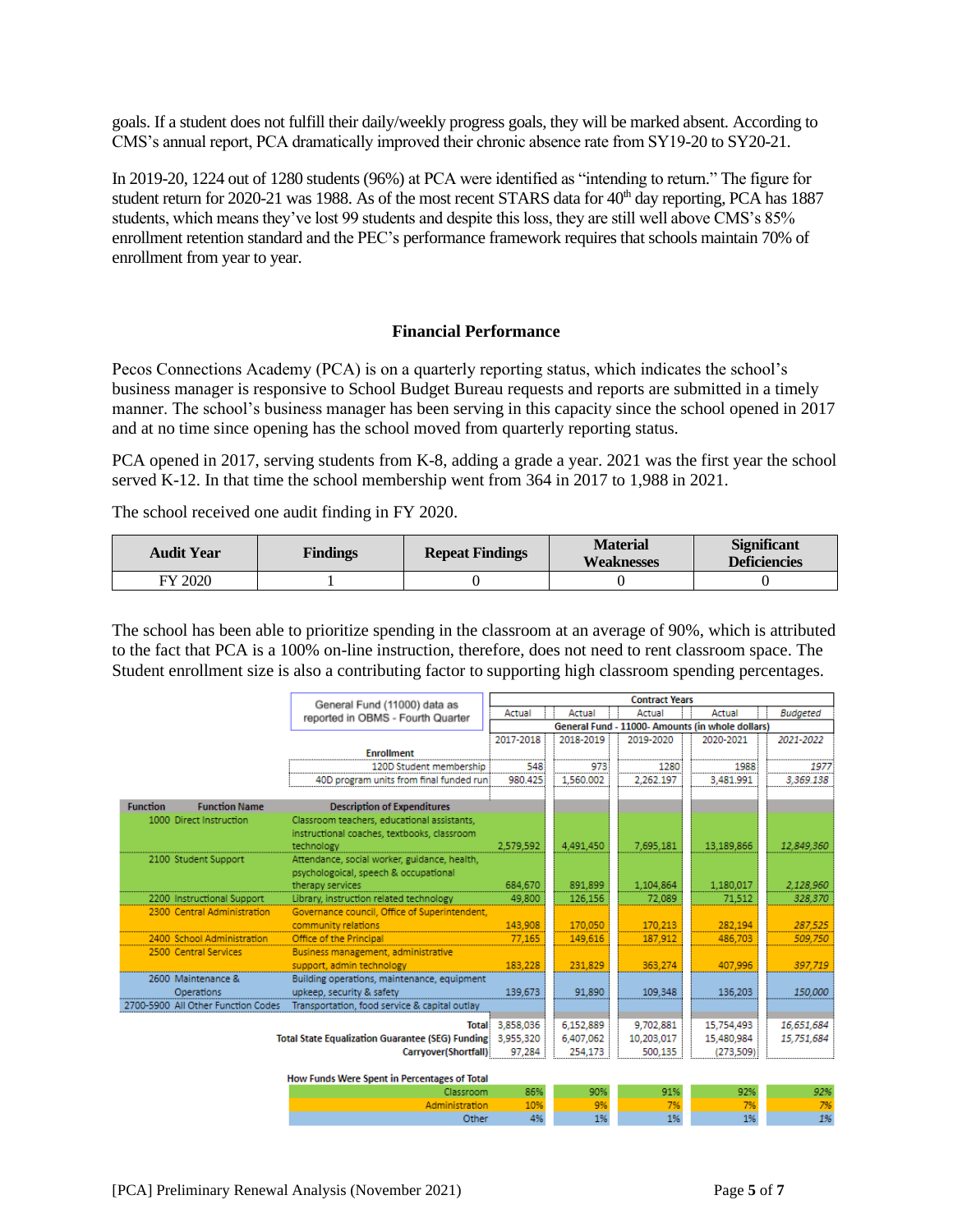The PED Operating Budget Management System (OBMS) showed the school regularly submits grant fund requests for reimbursements (RfRs). In 2020-21 the school received two federal grants with reimbursements totaling just over \$380,000.

## **Governance**

According to CSD's records, governing board members at PCA are consistently in compliance with completing their annual quota for governing board training hours.

| <b>Board Members</b>  | <b>FY20</b> | FV21 |
|-----------------------|-------------|------|
| <b>Stacy Doyal</b>    | 8           |      |
| Paul Perez            | 8           |      |
| Greg Brown            | 16          |      |
| Kim Hite-Pope         | 10          |      |
| Tamara Piburn         | 10          |      |
| Kayla Anderson        |             | 8    |
| Vivian Cullen         |             | 12   |
| <b>Brandy Tillian</b> |             | 10   |
| Danielle Johnston     |             | 12   |
| Jennifer Sears        |             |      |

Black shading indicates that the member did not serve a full year in that fiscal year; yellow indicates that the member did not complete all required training hours during that fiscal year. Training requirements are 8 hours per year for returning board members, and 10 hours for new members. Exemptions are noted in years marked by an asterisk.

PCA was also found to be in violation of the Open Meetings Act (OMA) during March, April, and May of 2020 due to a possible rolling quorum. This was in part because charter board members and audit committee members may not have been sufficiently trained on New Mexico Open Meetings Act (OMA). Carlsbad Municipal Schools (CMS) recommended that PCA board members participate in New Mexico School Boards Association Law Conference in June 2021. PCA stated its commitment to ensure transparency in the conduct of its governing council meetings and has demonstrated progress in complying with by creating both an OMA and IPRA improvement plan, complete with SMART goals, to rectify the governance issue. On January 26<sup>th</sup>, 2021, all PCA governing board council members were provided virtual OPA and IPRA training by the NMAG office. The PCA governing council also intends to properly onboard any future governing board members with OMA and IPRA training. PCA has designated a records custodian within PCA's administrative team as well as created an online request document as action steps to ensure that going forward, the public is able to request public records pursuant to IPRA.

# **Comprehensive Educational Program**

PCA is an online school serving 1988 students across the state of New Mexico. PCA attributes its teaching methods, measures of student achievement, professional development for teachers, learning programs, parental/community involvement, the school's evolving equity plan, and social and emotional student development to its ability to create a close-knit feel for families, staff, and students in the virtual world.

PCA is unique in that their virtual curriculum model, while asynchronous in structure, allows for daily synchronous support through tutoring, live lessons, and additional support for students in need.